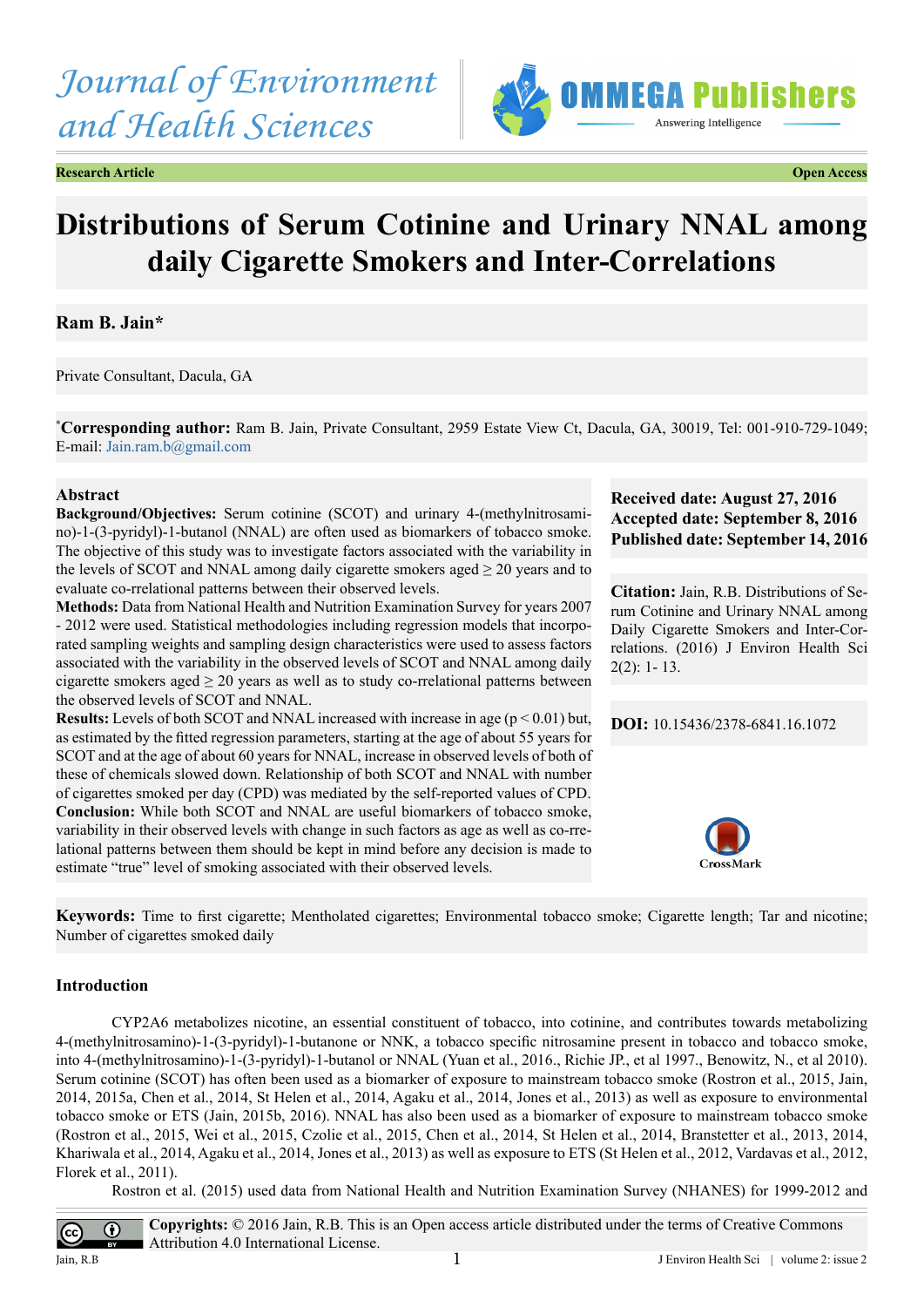

reported exclusive smokeless tobacco users to have higher levels of both SCOT and NNAL than exclusive cigarette smokers. Jain (2015a) reported non-Hispanic white (NHW) adults to have lower levels of SCOT than non-Hispanic black (NHB) adults among both smokers and nonsmokers. Agaku et al. (2014) reported SCOT levels among current adult smokers to be higher among those who used long/ultra-long cigarettes than those who used regular/king size cigarettes. Adjusted ratio of SCOT among menthol vs. non-menthol cigarette smokers as reported by Jones et al. (2013) was found to be 1.03 (0.95 - 1.11) or the differences were not statistically significant. Dose-response relationship between SCOT and cigarettes smoked per day (CPD) was not observed among NHB but was found to be positive among NHW (Benowitz et al., 2011).

Jain (2014) analyzed SCOT data for NHANES 1999 - 2010 and reported NHB to have higher SCOT levels than NHW and no significant differences in SCOT levels among males and females or among menthol and non-menthol cigarette smokers were observed. SCOT levels were shown to increase with cigarettes smoked per day (CPD), Cambridge Filter Method (CFM) nicotine and tar, and exposure to ETS at home. The model fitted by Jain (2014) did not include age as one of the independent variables which, as will be seen in the analysis for this study was a mistake since the association between age and SCOT can be represented by a quadratic function. In addition, as has been reported elsewhere and was also seen in preliminary work, the association between SCOT and CPD can be represented by a quadratic function with negative coefficient for the quadratic term. In addition, Jain (2014) did not include time to first cigarette of the day (TTFC) as one of the independent variables which, as has been shown by other authors, for example by Branstetter et al. (2014), does have an association with SCOT levels.

NNAL concentrations among cigar smokers were reported to be similar to daily cigarette smokers (Chen et al., 2014). In a study of 55 experienced water pipe users (St Helen et al., 2014), a two-fold increase in NNAL levels was observed after smoking water pipes. Agaku et al. (2014) reported NNAL levels among current adult smokers to be higher among those who used long/ultra-long cigarettes than those who used regular/king size cigarettes. NNAL levels were not found to differ among users of light and regular cigarettes (Bernert et al., 2005). Similar results were reported by Hecht et al. (2005). Adults and adolescents were not found to differ in NNAL-Gluc to NNAL ratio (Hertsgaard et al., 2008). Bernert et al. (2010) reported children to have higher NNAL levels than adult nonsmokers. St Helen et al. (2012) reported higher NNAL levels after exposure to ETS outside bars and restaurants. Creatinine adjusted levels of total NNAL were found to be higher among smokeless tobacco users than smokers (Hecht et al., 2007).

Xia et al. (2011) used NHNES 2007-2008 among smokers aged  $\geq$  12 years defined as those having SCOT levels  $\geq$  10 ng/ mL, and reported females to have higher levels of NNAL than males (353 vs. 293 pg/mL, p = 0.003), NHW to have higher NNAL levels than NHB (336 vs 252 pg/mL,  $p = 0.025$ ), age used as a continuous variable was not found to affect NNAL levels ( $p = 0.23$ ), and a quadratic association between CPD and NNAL was observed with coefficients for both CPD and CPD<sup>2</sup> as being positive but not statistically significant. In addition, cigarette mentholation status (CMS) did not affect the levels of NNAL (p = .095); however, they (Xia et al. 2011) used log<sub>10</sub> transformed values of SCOT as an independent variable in the multivariate regression model. Females having higher levels of NNAL than males has also been reported among others by Czoli et al. (2015), The impact of smoking mentholated cigarettes on the levels of NNAL has been investigated by several authors and the results have varied from one study to another. The studies that have reported no effect of CMS on the levels of NNAL are due to Jones et al. (2013) and Heck et al. (2009). Rostron et al. (2013) reported menthol cigarette smokers to have lower NNAL levels than non-menthol smokers and the ratio of NNAL-Gluc to NNAL, a possible indicator of lung cancer risk, was found to be lower among smokers of menthol cigarettes when compared with smokers of non-menthol cigarettes (Muscat et al., 2009). Jain (2015a) reported NHW adults to have higher levels of NNAL than NHB among both smokers and nonsmokers. Native Hawaiians and Japanese Americans were reported to have lower NNAL levels than NHW when adjustments were made for age and gender (Derby et al., 2009). Mean concentration of NNAL was reported to be higher in black males than white males (Muscat et al., 2005) but these results were not observed among females.

The association between time to first cigarette of the day (TTFC) and NNAL levels has also been investigated by a few authors. Branstetter et al. (2014), in a study among 215 adolescents aged 12 - 18 years of age and among both regular and intermittent smokers reported a dose-response relationship between TTFC and NNAL. A shorter TTFC was reported to be associated with increasing NNAL levels after adjustments were made for CPD, ETS exposure, age, gender, race/ethnicity, and other potential confounders (Branstetter et al. 2013). Czoli et al. (2015) reported a positive association between CPD and NNAL levels and among non-daily smokers, Khariwala et al. (2014) reported a moderate Spearman's correlation of 0.39 between CPD and NNAL. A dose-response relationship between NNAL and CPD was not found among NHB but was found to be positive among NHW (Benowitz et al., 2011). Using data from everyday smokers for NHANES 2007 - 2010, NNAL levels were reported to increase with CPD for NHW, NHB, and Hispanics (HISP) but NNAL concentrations leveled off at lower CPD values for NHB smokers as compared with other smokers (Rostron et al., 2013). Levels of total NNAL were found to increase with CPD but not in a linear fashion (Joseph et al., 2005).

When an analyte's measurements are available in both serum/plasma/blood and urine, it is customary and appropriate to fit statistical models for urinary concentrations with serum/plasma/blood concentrations as one of the independent variables. It is so because there should be a linear or nonlinear correspondence between the levels in serum/plasma/blood and urine. While SCOT and NNAL can be assumed to have a correlation because both of them are considered to be biomarkers of tobacco smoke, it is not understandable why predicted concentrations of NNAL should be adjusted for SCOT concentrations to study its differences by gender, race/ethnicity and other useful factors as was done by Xia et al. (2011). Consequently, while it may of interest to study correlations between SCOT and NNAL as will be done in this study, this author does not think SCOT should be used as an independent variable to evaluate the differences in the levels of NNAL by demographic and other factors and for this reason, in order to fit statistical models for NNAL for this study, SCOT will not be used as an independent variable. Rostron et al. (2013) fitted regression models for creatinine adjusted NNAL concentrations which implicitly assumes that urinary creatinine concentrations are affected by dilution only. Barr et al. (2005) has shown that urinary concentrations also vary by gender, race/ethnicity, body mass index, and other factors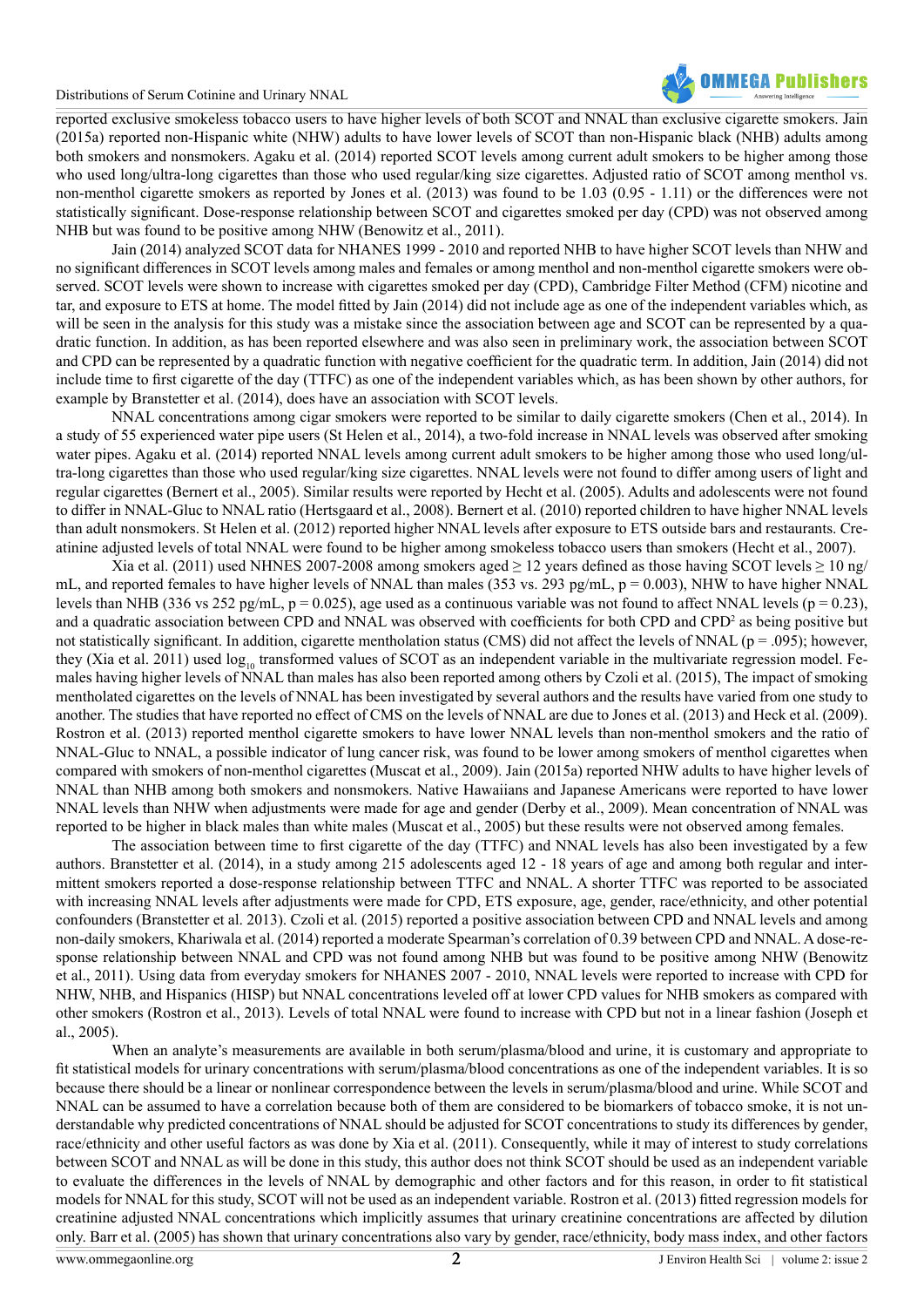

like diabetes and as such, these authors recommended that statistical models for urinary analyte concentrations should be fitted with "raw" urinary analyte concentrations as the dependent variable and urinary creatinine as one of the independent variables. A recent paper by O'Brien et al. (2015) has also supported this view by suggesting that a two-stage model is more appropriate to study urinary analyte concentrations. This author supports the recommendations by Barr et al. (2005) and O'Brien et al. (2015) and as such urinary creatinine will be used as one of the independent variables to fit models for NNAL. In addition, one of the very important variables which both Xia et al. (2011) and Rostron et al. (2013) did not include in their models is TTFC.

As could be guessed from some of the discussion above, the primary objective of this study will be to study variability in the levels of SCOT and NNAL by gender and race/ethnicity when adjustments are made for other factors like TTFC, CPD, exposure to ETS at home and work, age and others. Since data for both NNAL and SCOT for the NHANES 2007 - 2008, 2009 - 2010, and 2011 - 2012 are available; NHANES data for 2007 - 2012 will be used for this study. Other sub-studies and special studies as described in the next section will also be conducted.

#### **Materials and Methods**

#### **Data description and source**

Data from NHANES for the years 2007 - 2012 for those aged = 20 years from demographic (http://www.cdc.gov/Nchs/ [Nhanes/Search/DataPage.aspx?Component=Demographics&CycleBeginYear=2011\)](http://wwwn.cdc.gov/Nchs/Nhanes/Search/DataPage.aspx?Component=Demographics&CycleBeginYear=2011), body measures ([https://wwwn.cdc.gov/Nchs/](https://wwwn.cdc.gov/Nchs/Nhanes/2011-2012/BMX_G.htm) [Nhanes/2011-2012/BMX\\_G.htm\)](https://wwwn.cdc.gov/Nchs/Nhanes/2011-2012/BMX_G.htm), recent tobacco use questionnaire ([https://wwwn.cdc.gov/Nchs/Nhanes/2011-2012/SMQRTU\\_G.](https://wwwn.cdc.gov/Nchs/Nhanes/2011-2012/SMQRTU_G.htm) [htm\)](https://wwwn.cdc.gov/Nchs/Nhanes/2011-2012/SMQRTU_G.htm), home interview tobacco use questionnaire [\(https://wwwn.cdc.gov/Nchs/Nhanes/2011-2012/SMQ\\_G.htm](https://wwwn.cdc.gov/Nchs/Nhanes/2011-2012/SMQ_G.htm)),family, smoking questionnaire [https://wwwn.cdc.gov/Nchs/Nhanes/2011-2012/SMQFAM\\_G.htm\)](https://wwwn.cdc.gov/Nchs/Nhanes/2011-2012/SMQFAM_G.htm), occupational questionnaire ([https://wwwn.cdc.](https://wwwn.cdc.gov/Nchs/Nhanes/2011-2012/OCQ_G.htm) [gov/Nchs/Nhanes/2011-2012/OCQ\\_G.htm](https://wwwn.cdc.gov/Nchs/Nhanes/2011-2012/OCQ_G.htm)), pregnancy files ([https://wwwn.cdc.gov/Nchs/Nhanes/2011-2012/UCPREG\\_G.htm](https://wwwn.cdc.gov/Nchs/Nhanes/2011-2012/UCPREG_G.htm)), SCOT and NNAL files [\(https://wwwn.cdc.gov/Nchs/Nhanes/2011-2012/COTNAL\\_G.htm](https://wwwn.cdc.gov/Nchs/Nhanes/2011-2012/COTNAL_G.htm)) were downloaded and match merged. The sampling plan for NHANES generates data which are representative of the civilian, non-institutionalized U.S. population. Sampling weights are created in NHANES to account for the complex survey design, including oversampling, survey non-response, and post-stratification. All analyses completed for this study incorporated sampling weights as well as sampling design characteristics, i. e., stratification and clustering. Females pregnant at the time of participation in NHANES as determined from pregnancy data files were removed from the database. In addition, only those who self-reported using cigarettes only for each of the previous five days as determined from the recent tobacco use questionnaire were selected for the study. These participants were considered to be daily cigarette smokers for the purpose of this study. Recent tobacco use questionnaire also provided data for CPD. After these exclusions, sample size with non-missing values of SCOT was 2322 and 2339 for non-missing values of NNAL. Details are given in Table 1. Table 1 also provides data on actual sample sizes used in regression models for which details are provided later on in this section. Next, status on exposure to ETS at work (ETS\_Work) was determined from the data provided in occupational questionnaire files and status on exposure to ETS at home (ETS Home) was determined from the data available from family smoking questionnaire files. Those who were not working at a job at the time of participation in NHANES were considered to be not exposed to ETS\_Work. Data on TTFC, cigarette length used (CIGL), absence or presence of cigarette filter (CIGF), CMS, Cambridge Filter Method (CFM) carbon monoxide content (CFM\_CO), CFM tar content, and CFM nicotine content (CFM\_NI) were extracted from home interview smoking questionnaire. It should be noted that data on more than 25% participants were missing for CFM\_NI and as such, there was a substantial reduction in sample size that was available for use in multivariate statistical analysis.

|                               | <b>Original Data</b>  |               |                     |               | <b>Regression Model</b> |               |                     |               |
|-------------------------------|-----------------------|---------------|---------------------|---------------|-------------------------|---------------|---------------------|---------------|
|                               | <b>Serum Cotinine</b> |               | <b>Urinary NNAL</b> |               | <b>Serum Cotinine</b>   |               | <b>Urinary NNAL</b> |               |
|                               | N                     | $\frac{6}{6}$ | N                   | $\frac{6}{9}$ | N                       | $\frac{0}{0}$ | N                   | $\frac{6}{9}$ |
| <b>Total</b>                  | 2322                  | 100.0         | 2339                | 100.0         | 1441                    | 100.0         | 1459                | 100.0         |
| Male                          | 1273                  | 54.8          | 1296                | 55.4          | 774                     | 53.7          | 792                 | 54.3          |
| Female                        | 1049                  | 45.2          | 1043                | 44.6          | 667                     | 46.3          | 667                 | 45.7          |
| <b>Non-Hispanic White</b>     | 1271                  | 54.7          | 1254                | 53.6          | 789                     | 54.8          | 783                 | 53.7          |
| <b>Non-Hispanic Black</b>     | 562                   | 24.2          | 587                 | 25.1          | 375                     | 26.0          | 393                 | 26.9          |
| <b>Hispanic</b>               | 360                   | 15.5          | 366                 | 15.6          | 202                     | 14.0          | 205                 | 14.1          |
| <b>Other Race/Ethnicities</b> | 129                   | 5.6           | 132                 | 5.6           | 75                      | 5.2           | 78                  | 5.3           |

**Table 1:** Un-weighted sample sizes by gender and race/ethnicity. Data from National Health and Nutrition Examination Survey 2007 - 2012.

#### **Laboratory methods**

Laboratory methods to measure SCOT and NNAL are given at [https://wwwn.cdc.gov/Nchs/Nhanes/2011-2012/COT](https://wwwn.cdc.gov/Nchs/Nhanes/2011-2012/COTNAL_G.htm#Description_of_Laboratory_Methodology)-[NAL\\_G.htm#Description\\_of\\_Laboratory\\_Methodology](https://wwwn.cdc.gov/Nchs/Nhanes/2011-2012/COTNAL_G.htm#Description_of_Laboratory_Methodology) and for determination of pregnancy status at [https://wwwn.cdc.gov/Nchs/](https://wwwn.cdc.gov/Nchs/Nhanes/2011-2012/UCPREG_G.htm#Description_of_Laboratory_Methodology) [Nhanes/2011-2012/UCPREG\\_G.htm#Description\\_of\\_Laboratory\\_Methodology.](https://wwwn.cdc.gov/Nchs/Nhanes/2011-2012/UCPREG_G.htm#Description_of_Laboratory_Methodology)

#### **Statistical analysis**

All statistical analyses completed for this study used SAS University Edition software [\(www.sas.com](http://www.sas.com)). Analyses for this study were conducted in five phases. In the first phase, SAS Proc Corr was used to estimate Pearson correlations between log<sub>10</sub> trans-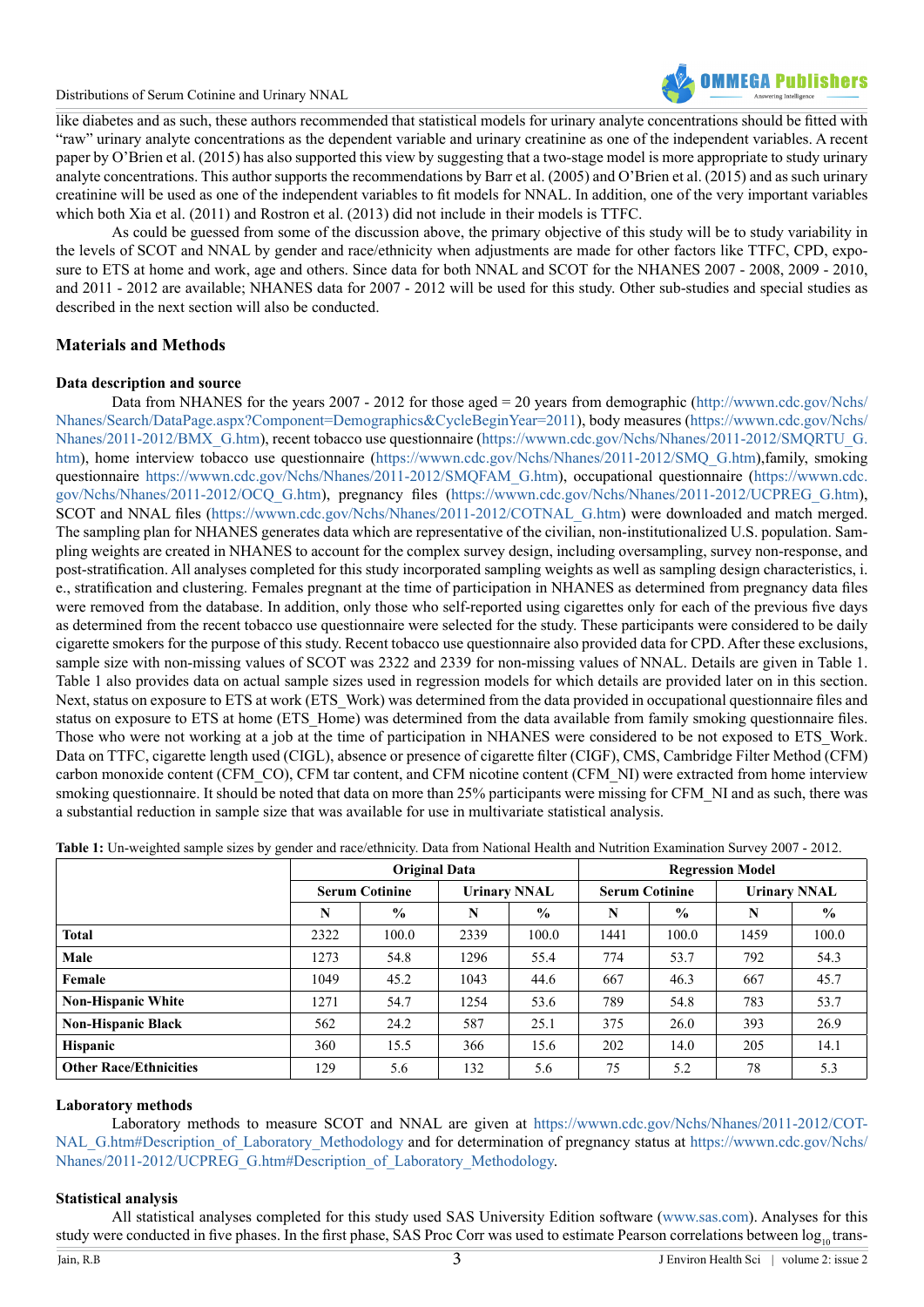

formed values of SCOT and NNAL for selected grouped values of CPD, namely, 1- 5, 6 - 10, 11 - 15, 16 - 20, 21 - 30, and >30 and to estimate Spearman's correlations between untransformed values of SCOT and NNAL for grouped values of CPD. The results of this analysis are provided in Table 2.

**Table 2:** Correlations between serum cotinine and urinary NNAL by number of cigarettes smoked daily (CPD). Data from National Health and Nutrition Examination Survey 2007-2012.

| CPD       |     | <b>Pearson Correlation*</b> | <b>Spearman's Correlation**</b> |
|-----------|-----|-----------------------------|---------------------------------|
| $1 - 5$   | 455 | 0.58                        | 0.57                            |
| $6 - 10$  | 794 | 0.37                        | 0.36                            |
| $11 - 15$ | 304 | 0.37                        | 0.34                            |
| $16 - 20$ | 631 | 0.34                        | 0.24                            |
| $21 - 30$ | 177 | 0.13                        | 0.11                            |
| > 30      | 104 | 0.20                        | 0.27                            |

\*between  $log_{10}$  of serum cotinine and  $log_{10}$  of urinary NNAL

\*\*between serum cotinine and urinary NNAL

For the second phase of the analysis, percent frequency distribution of grouped values of CPD was estimated by using SAS Proc FREQ by gender (males, females) and race/ethnicity (non-Hispanic white or NHW, non-Hispanic black or NHB, Hispanics or HISP, and other unclassified race/ethnicities or OTH). These results are reported in Figure 1.



**Figure 1:** Percent prevalence of the number of cigarettes smoked daily by gender and race/ethnicity. Data from National Health and Nutrition Examination Survey 2007 - 2012.

In the third phase of the analysis, SAS Proc SURVEYREG was used to compare unadjusted geometric means (UGM) for the log<sub>10</sub> transformed values of both SCOT and NNAL by gender, race/ethnicity, CIGL (regular or REG, king or KING, long or LONG, ultra-long or ULONG), CIGF (no filter or NFL, filter or FL), CMS (not mentholated or NMN, mentholated or MN), TTFC ( within 5 minutes or M5, between 6 - 30 minutes or M30, between 31 - 60 minutes or M60, > 60 minutes or MHR). These results are provided in Table 3.

**Table 3:** Unadjusted geometric means (UGM) with 95% confidence intervals (95% CI) for serum cotinine and urinary NNAL by gender, race/ ethnicity, and characteristics of the cigarettes smoked for daily cigarette smokers. Data from National Health and Nutrition Examination Survey 2007 - 2012.

|                                  | Serum Cotinine in ng/mL |                                                        | Urinary NNAL in pg/mL   |                                                        |  |
|----------------------------------|-------------------------|--------------------------------------------------------|-------------------------|--------------------------------------------------------|--|
|                                  | <b>UGM (95% CI)</b>     | <b>Statistically Significant</b><br><b>Differences</b> | <b>UGM (95% CI)</b>     | <b>Statistically Significant</b><br><b>Differences</b> |  |
| Male (M)                         | $223.1(212 - 234.9)$    |                                                        | $286.6(262.2 - 313.3)$  |                                                        |  |
| Female (F)                       | $214.1(204.8 - 223.8)$  |                                                        | $285.5(262.1 - 311)$    |                                                        |  |
| <b>Non-Hispanic White (NHW)</b>  | 224.1 (216.1 - 232.5)   | NHW < NHB ( $p = 0.01$ ),<br>NHW > HISP ( $p < 0.01$ ) | $302.1 (277.8 - 328.6)$ | NHW > NHB ( $p = 0.03$ ),<br>NHW > HISP ( $p < 0.01$ ) |  |
| <b>Non-Hispanic Black (NHB)</b>  | 247.3 (231.6 - 264.2)   | NHB > HISP ( $p < 0.01$ ),<br>NHB > OTH $(p = 0.02)$   | $264.9(244.3 - 287.2)$  | NHB > HISP ( $p = 0.02$ )                              |  |
| Hispanic (HISP)                  | 154.2 (136.7 - 173.9)   | $HISP <$ OTH (p < 0.01)                                | $215.1(182.4 - 253.7)$  |                                                        |  |
| Other race/ethnicity (OTH)       | 205.9 (176.6 - 240.2)   |                                                        | $264.1(227.5 - 306.6)$  |                                                        |  |
| <b>No Cigarette Filter (NFL)</b> | 234.7 (192.1 - 286.7)   |                                                        | 257.5 (196.3 - 337.7)   |                                                        |  |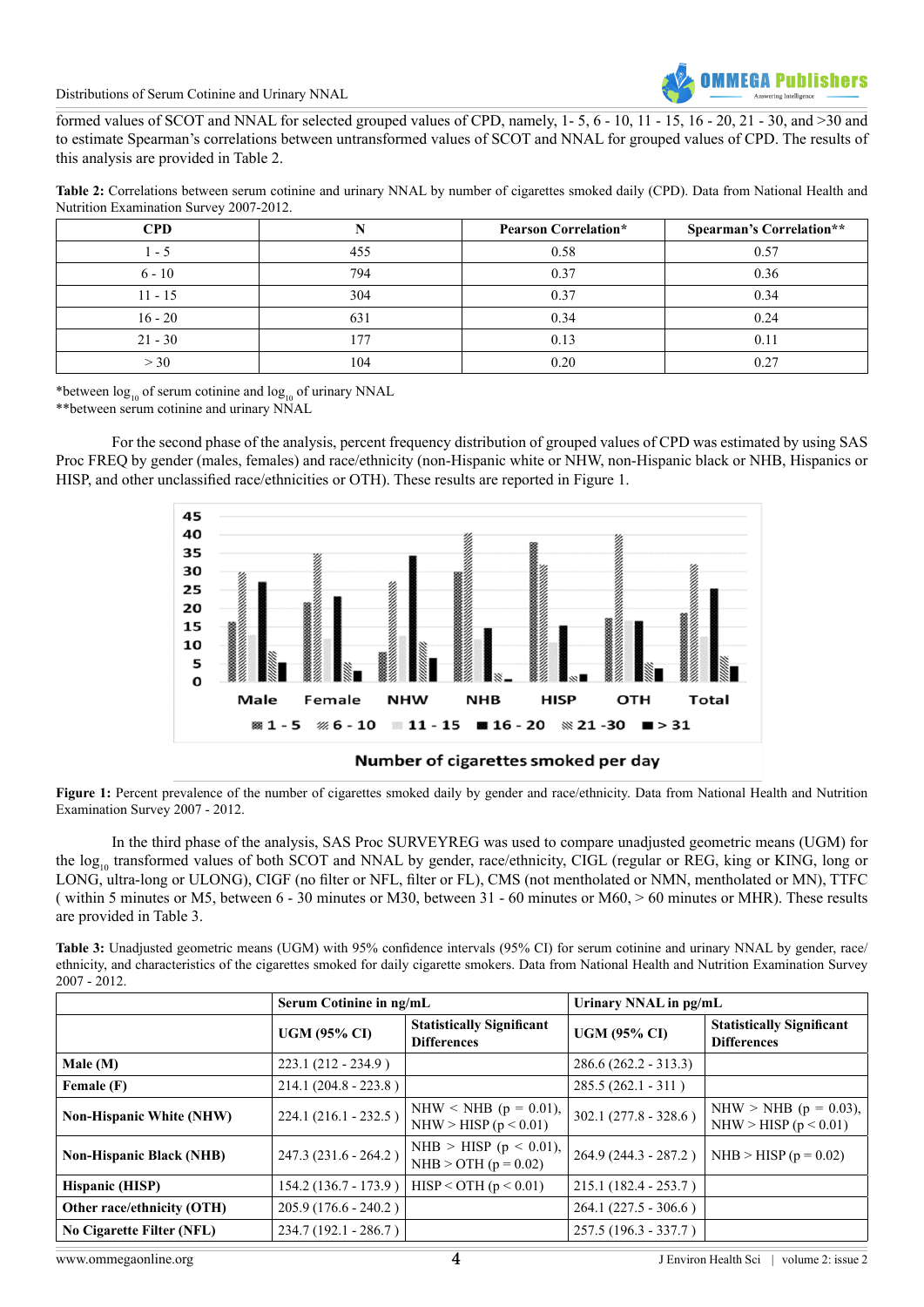

| Cigarette Filter (FL)                  | $224(215.6 - 232.8)$   |                                    | $290.3(269.7 - 312.4)$ |                                                                         |
|----------------------------------------|------------------------|------------------------------------|------------------------|-------------------------------------------------------------------------|
| Cigarette Length Regular (REG)         | $214.3(188.8 - 243.3)$ | $REG <$ LONG ( $p = 0.02$ )        | 296.5 (247.4 - 355.4)  |                                                                         |
| <b>Cigarette Length King (KING)</b>    | $212.5(202.5 - 222.9)$ | KING $\leq$ LONG (p $\leq$ 0.01)   | 271.5 (245.6 - 300.2)  | KING < LONG $(p < 0.01)$                                                |
| Cigarette Length Long (LONG)           | $246.8(235.9 - 258.3)$ |                                    | $315.8(290.7 - 343)$   |                                                                         |
| Cigarette Length Ultra Long<br>(ULONG) | $217.1(165.1 - 285.6)$ |                                    | $341.1(256 - 454.5)$   |                                                                         |
| Not mentholated (NMN)                  | $227.4(216.3 - 239)$   |                                    | $308.6(280.1 - 340.1)$ | $NMN > MN$ (p = 0.02)                                                   |
| <b>Mentholated (MN)</b>                | $216.4(203.4 - 230.3)$ |                                    | $250(220.8 - 283.1)$   |                                                                         |
| First Cigarette $\leq$ 5 min (M5)      | $280.5(267.8 - 293.7)$ | M5 > M30 > M60 > MHR<br>(p < 0.01) | 389.8 (353.2 - 430.1)  | $M5 > M30$ (p < 0.01),<br>$M5 > M60$ (p < 0.01),<br>M5 > MHR (p < 0.01) |
| First Cigarette $6 - 30$ min (M30)     | $248.6(237.7 - 260)$   |                                    | $319.5(286.3 - 356.6)$ | M30 > MHR (p < 0.01)                                                    |
| First Cigarette 31 - 60 min (M60)      | $210.4(193.8 - 228.3)$ |                                    | $276(241.2 - 315.9)$   | M60 > MHR (p < 0.01)                                                    |
| First Cigarette $> 60$ min (MHR)       | $136.7(122.9 - 152)$   |                                    | $169(138.7 - 205.9)$   |                                                                         |

Fourth phase of the analysis was used to fit two multivariate regression models by using SAS Proc SURVEYREG. First model used  $\log_{10}$  transformed values of SCOT as the dependent variable and the second model used  $\log_{10}$  transformed values of NNAL as the dependent variable. Categorical independent variables used in both models were gender and race/ethnicity. Continuous variables used in both models were: age, age<sup>2</sup>, CPD, CPD<sup>2</sup>, poverty income ratio (PIR) as the surrogate measure for socioeconomic status, CFM carbon monoxide, CFM nicotine, and body mass index (BMI). Ordinal variables used in both models were ETS\_Work (yes, no), ETS\_Home (yes, no), CIGL, CIGF, CMS, and TTFC. For the model for NNAL only, urine creatinine was also used as a continuous independent variable. Results for adjusted geometric means (AGM) are provided in Table 4 and for the association of SCOT and NNAL with all continuous and ordinal variables in Table 5. It should be noted that the interaction term between gender and race/ethnicity was also tested for statistical significance but since it was not found to be statistically significant for either of the two models, interaction term was not included in the final regression models for which data are presented in Tables 4 and 5. It should be noted that CFM tar was also considered for analysis but because of the high correlation between CFM tar and CFM nicotine in the same model could result in multicollinearity; duplicate models replacing CFM nicotine with CFM tar were also fitted.

**Table 4:** Adjusted geometric means (AGM) with 95% confidence intervals (95% CI) by gender and race/ethnicity for serum cotinine and urinary NNAL. Data from National Health and Nutrition Examination Survey 2007 - 2012.

|                                 |                        | Serum Cotinine in ng/mL                                | Urinary NNAL in pg/mL   |                                                        |  |
|---------------------------------|------------------------|--------------------------------------------------------|-------------------------|--------------------------------------------------------|--|
|                                 | <b>AGM (95% CI)</b>    | <b>Statistically Significant</b><br><b>Differences</b> | <b>AGM (95% CI)</b>     | <b>Statistically Significant</b><br><b>Differences</b> |  |
| Male $(M)$                      | $233.1(182.9 - 297.1)$ |                                                        | $258(162.1 - 410.7)$    | M < F (p < 0.01)                                       |  |
| Female (F)                      | $241.3(189.1 - 307.9)$ |                                                        | $360.5 (226.7 - 573.3)$ |                                                        |  |
| <b>Non-Hispanic White (NHW)</b> | $218.4(170.8 - 279.4)$ | NHW < NHB ( $p < 0.01$ )                               | $334.9(214.9 - 522.0)$  | NHW > NHB ( $p < 0.01$ )                               |  |
| <b>Non-Hispanic Black (NHB)</b> | $294.1(232.8 - 371.5)$ | NHB > HISP ( $p < 0.01$ )                              | $258.5(157.0 - 425.5)$  | NHB < HISP ( $p = 0.02$ )                              |  |
| Hispanic (HISP)                 | $217.9(167.0 - 284.3)$ |                                                        | $324.1 (202.9 - 517.8)$ |                                                        |  |
| Other race/ethnicities (OTH)    | $226.1(174.2 - 293.4)$ | OTH < NHB $(p < 0.01)$                                 | $308.3(189.9 - 500.6)$  |                                                        |  |

Table 5: Estimated regression slopes ( $\beta$ ) with p-values for various independent variables when  $\log_{10}$  transformed values of serum cotinine and urinary NNAL were used as dependent variables. Data from National Health and Nutrition Examination Survey 2007 - 2012.

|                                      | <b>Serum Cotinine</b> |             | <b>Urinary NNAL</b> |             |
|--------------------------------------|-----------------------|-------------|---------------------|-------------|
|                                      | β                     | p           | ß                   | р           |
| Age                                  | 0.0142805             | ${}_{0.01}$ | 0.0222045           | ${}_{0.01}$ |
| Age <sup>2</sup>                     | $-0.00014468$         | < 0.01      | $-0.00020044$       | ${}_{0.01}$ |
| $CPD*$                               | 0.0200977             | < 0.01      | 0.0214768           | ${}_{0.01}$ |
| $\mathbf{CPD}^2$                     | $-0.00029773$         | < 0.01      | $-0.00025637$       | ${}_{0.01}$ |
| ETS Work**                           | $-0.035322$           | 0.06        | $-0.048292$         | 0.04        |
| ETS_Home***                          | $-0.04245$            | < 0.01      | $-0.071636922$      | 0.01        |
| Cigarette Length^                    | 0.0168801             | 0.19        | 0.0387528           | 0.04        |
| CFM Nicotine^^                       | 0.059235              | 0.03        | $-0.142058296$      | 0.01        |
| Time to first cigarette <sup>1</sup> | $-0.039156$           | ${}_{0.01}$ | $-0.035437$         | 0.01        |
| Cigarette Filter <sup>2</sup>        | 0.172606005           | 0.04        | 0.0284615           | 0.74        |
| CMS <sup>3</sup>                     | $-0.01321$            | 0.41        | $-0.089580652$      | 0.01        |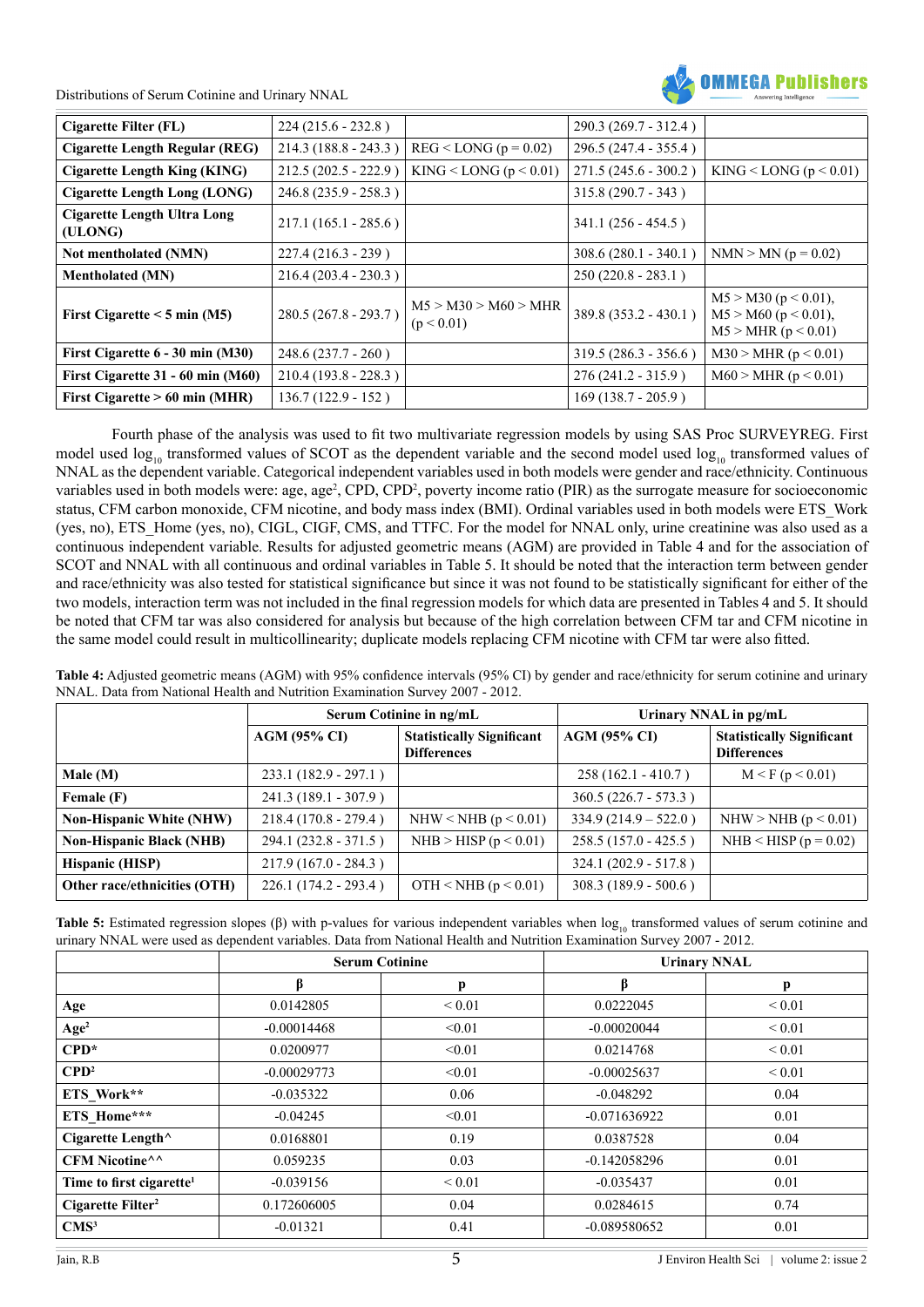

| $\vert$ CFM CO <sup>4</sup> | 0.000491235  | 0.86             | 0.0113942     | 0.02        |
|-----------------------------|--------------|------------------|---------------|-------------|
| <b>Poverty Income Ratio</b> | $-0.0010815$ | 0.80             | $-0.011862$   | 0.06        |
| <b>Body Mass Index</b>      | $-0.008063$  | ${}_{\leq 0.01}$ | $-0.00093836$ | 0.51        |
| <b>Urinary Creatinine</b>   |              |                  | 0.00302765    | ${}_{0.01}$ |
| N used                      | 1441         |                  | 1459          |             |
| $\mathbf{R}^2$              | 32.8%        |                  | 44.9%         |             |

\*CPD = Number of cigarettes smoked per day on the days they were smoked

\*\*ETS Work (yes vs. no) = Exposure to Environmental Tobacco Smoke at work

\*\*\*ETS Home (yes vs. no) = Exposure to Environmental Tobacco Smoke at home

 $\text{^\prime C}$ igarette Length was coded as 1= Regular, 2 = king, 3 = Long, 4 = Ultra Long

^^Cambridge Filter Method nicotine per cigarette

Time to first cigarette was coded as  $1 =$  within 5 minutes,  $2 = 6$  to 30 minutes,  $3 = 31$  to 60 minutes,  $4 =$  > 1 hour after waking up

<sup>2</sup>Cigarette filter was coded as  $0 =$  no filter,  $1 =$  filter

<sup>3</sup>Cigarette mentholation status was coded as  $0 =$  non-menthol,  $1 =$  menthol

4 Cambridge Filter Method carbon monoxide content.

In the fifth and final phase of the study, regression models were fitted to investigate association of both SCOT and NNAL with CPD separately for the total population, males, females, NHW, NHB, and HISP. In each model, as the case may be, the dependent variable was the  $log_{10}$  transformed values of SCOT or NNAL. There were two continuous independent variables in each model, namely, CPD and CPD<sup>2</sup>. Model predicted values of  $log_{10}$  transformed SCOT or NNAL were then transformed back to the original scale and mean of these predicted values in original scale was computed for each distinct value of CPD. These mean predicted values of SCOT and NNAL on the y-axis were plotted against CPD on the x-axis. These results are provided in Figures 2 and 3. The estimated regression slopes for CPD and CPD<sup>2</sup> with 95% confidence intervals and associated p-values are presented in Appendix. Table S1.



**Figure 2:** Predicted values of serum cotinine with 95% confidence intervals in ng/mL by number of cigarettes smoked daily (CPD) when CPD and CPD2 were used as independent variables in regression models. Data from National Health and Nutrition Examination Survey 2007 - 2012.



**Figure 3:** Predicted values of urinary NNAL with 95% confidence intervals in ng/mL by number of cigarettes smoked daily (CPD) when CPD and CPD2 were used as independent variables in regression models. Data from National Health and Nutrition Examination Survey 2007 - 2012.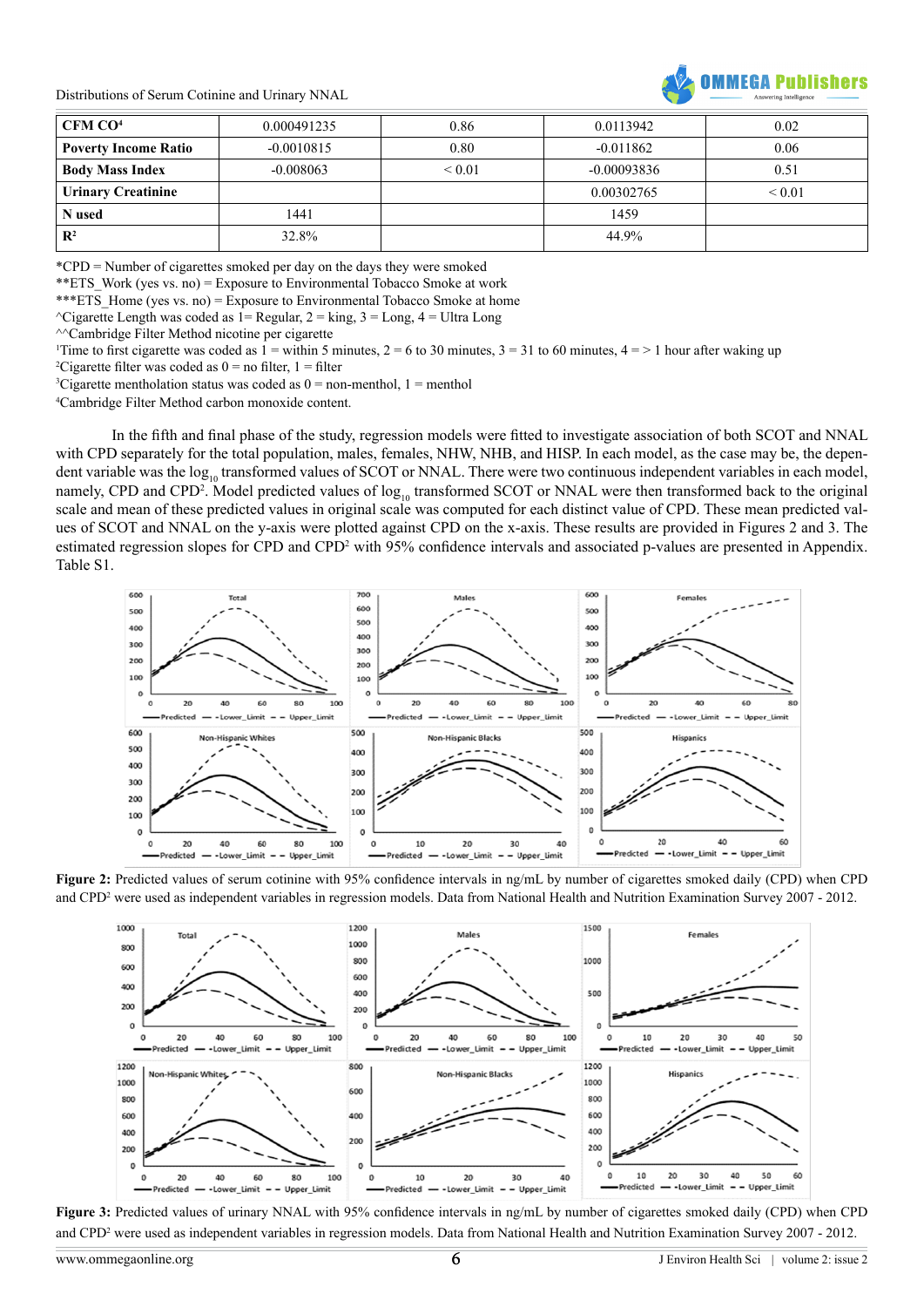

Table S1: Regression slopes ( $\beta$ ) with 95% confidence intervals for the regression models fitted with  $\log_{10}$  transformed values of serum cotinine and urinary NNAL with number of cigarettes smoked daily (CPD) and CPD<sup>2</sup> as the independent variables for the data from National Health and Examination Survey 2007 - 2012.

| <b>Dependent Variable</b>   | <b>Demographic Group</b>      | <b>Effect</b>                      | $\beta$ (95% CI)                          | $\mathbf{p}$     |
|-----------------------------|-------------------------------|------------------------------------|-------------------------------------------|------------------|
|                             |                               | Intercept                          | $2.06081(2.00246 - 2.119161)$             | ${}_{0.01}$      |
|                             | <b>Total</b>                  | <b>CPD</b>                         | $0.02536(0.019575 - 0.031145)$            | ${}_{0.01}$      |
|                             |                               | $\mathbf{C}\mathbf{P}\mathbf{D}^2$ | $-0.000342$ ( $-0.000467 - 0.000216$ )    | ${}_{0.01}$      |
|                             |                               | Intercept                          | 2.045476 (1.968716 - 2.122236)            | $< 0.01$         |
|                             | <b>Males</b>                  | <b>CPD</b>                         | $0.025911(0.01874 - 0.033081)$            | ${}_{0.01}$      |
|                             |                               | $\mathbf{CPD}^2$                   | $-0.000341$ ( $-0.000485 - 0.000197$ )    | ${}_{0.01}$      |
|                             |                               | Intercept                          | 2.070123 (1.991383 - 2.148863)            | $\leq 0.01$      |
|                             | <b>Females</b>                | <b>CPD</b>                         | $0.025611 (0.016067 - 0.035154)$          | ${}_{0.01}$      |
|                             |                               | $\mathbf{CPD}^2$                   | $-0.000366(-0.000622 - 0.000109)$         | $< 0.01$         |
|                             |                               | Intercept                          | 2.040023 (1.984851 - 2.095195)            | ${}_{0.01}$      |
| $Log_{10}$ (Serum Cotinine) | <b>Non-Hispanic Whites</b>    | <b>CPD</b>                         | $0.025669(0.020117 - 0.03122)$            | ${}_{0.01}$      |
|                             |                               | $\mathbf{CPD}^2$                   | $-0.000331 (-0.000452 - 0.00021)$         | $< 0.01$         |
|                             |                               | Intercept                          | 2.107433 (1.991487 - 2.223378)            | $\leq 0.01$      |
|                             | <b>Non-Hispanic Blacks</b>    | <b>CPD</b>                         | $0.042268(0.02694 - 0.057597)$            | ${}_{0.01}$      |
|                             |                               | $\mathbf{CPD}^2$                   | $-0.000988$ ( $-0.001405 - 0.00057$ )     | $\leq 0.01$      |
|                             |                               | Intercept                          | 1.900366 (1.838112 - 1.96262)             | ${}_{0.01}$      |
|                             | <b>Hispanics</b>              | <b>CPD</b>                         | $0.037036(0.028667 - 0.045404)$           | $< 0.01$         |
|                             |                               | $\mathbf{C}\mathbf{P}\mathbf{D}^2$ | $-0.000561$ ( $-0.000781$ - $-0.000342$ ) | ${}_{0.01}$      |
|                             | <b>Other Race/Ethnicities</b> | Intercept                          | 2.003221 (1.778405 - 2.228038)            | ${}_{0.01}$      |
|                             |                               | <b>CPD</b>                         | $0.032764 (0.010453 - 0.055076)$          | ${}_{0.01}$      |
|                             |                               | $\mathbf{CPD}^2$                   | $-0.000559(-0.001011 - 0.000107)$         | 0.02             |
|                             | <b>Total</b>                  | Intercept                          | 2.091326 (2.020584 - 2.162068)            | ${}_{0.01}$      |
|                             |                               | <b>CPD</b>                         | $0.032344 (0.025831 - 0.038857)$          | $< 0.01$         |
|                             |                               | $\mathbf{C}\mathbf{P}\mathbf{D}^2$ | $-0.000401$ $(-0.000541 - 0.00026)$       | ${}_{0.01}$      |
|                             | <b>Males</b>                  | Intercept                          | 2.051945 (1.955469 - 2.148421)            | ${}_{0.01}$      |
|                             |                               | <b>CPD</b>                         | $0.034276(0.026768 - 0.041784)$           | ${}_{0.01}$      |
|                             |                               | $\mathbf{CPD}^2$                   | $-0.000431$ ( $-0.00056 - 0.000302$ )     | ${}_{0.01}$      |
|                             |                               | Intercept                          | 2.128334 (2.014366 - 2.242302)            | $< 0.01$         |
|                             | <b>Females</b>                | <b>CPD</b>                         | $0.03013(0.016842 - 0.043419)$            | ${}< 0.01$       |
|                             |                               | $\mathbf{C}\mathbf{P}\mathbf{D}^2$ | $-0.000345 (-0.000684 - 6E-6)$            | 0.047            |
|                             |                               | Intercept                          | 2.079834 (1.976655 - 2.183013)            | ${}_{0.01}$      |
| $Log_{10}(Urinary NNAL)$    | <b>Non-Hispanic Whites</b>    | <b>CPD</b>                         | $0.03249(0.023752 - 0.041229)$            | ${}_{\leq 0.01}$ |
|                             |                               | $\mathbf{CPD}^2$                   | $-0.000396 (-0.000568 - 0.000224)$        | ${}_{0.01}$      |
|                             |                               | Intercept                          | 2.167699 (2.072351 - 2.263046)            | ${}_{0.01}$      |
|                             | <b>Non-Hispanic Blacks</b>    | <b>CPD</b>                         | $0.033074$ (0.017253 - 0.048896)          | ${}_{0.01}$      |
|                             |                               | $\mathbf{CPD}^2$                   | $-0.000547$ ( $-0.001023 - 0.000071$ )    | 0.03             |
|                             |                               | Intercept                          | 1.935271 (1.807949 - 2.062594)            | $\leq 0.01$      |
|                             | <b>Hispanics</b>              | <b>CPD</b>                         | $0.048927(0.036235 - 0.061618)$           | ${}< 0.01$       |
|                             |                               | $\mathbf{CPD}^2$                   | $-0.000628$ ( $-0.000904 - 0.000352$ )    | $\leq 0.01$      |
|                             | <b>Other Race/Ethnicities</b> | Intercept                          | 2.094605 (1.940974 - 2.248235)            | ${}< 0.01$       |
|                             |                               | <b>CPD</b>                         | $0.033652(0.015439 - 0.051865)$           | $< 0.01$         |
|                             |                               | $\mathbf{CPD}^2$                   | $-0.000542$ ( $-0.001015 - 0.000068$ )    | 0.03             |

#### **Results**

#### **Basic statistics**

There was a bias in self-reported CPD in favor of reporting in multiples of five. Of the 2339 participants for whom CPD data were available, 72.2% reported smoking CPDs in multiples of five. Except for HISP, smoking 6 - 10 CPD was the most prevalent frequency of CPD (17.4% to 40.5%, Figure 1). For HISP, smoking 1 - 5 CPD was the most prevalent frequency of CPD (38%)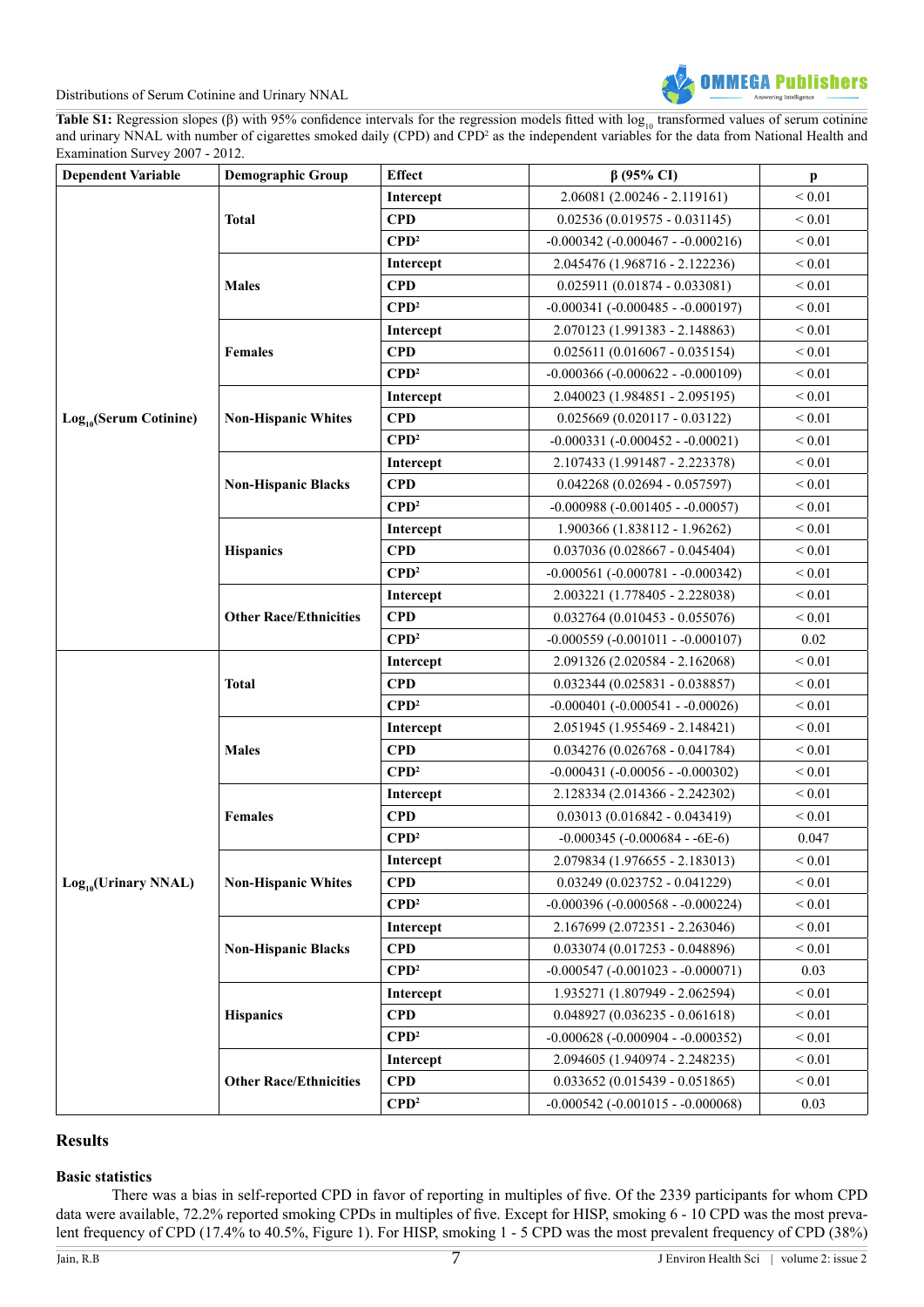

followed by smoking  $\overline{6}$  - 10 CPD (32%, Figure 1). Frequency of > 30 CPD varied from 0.9% for NHB to 6.5% for NHW (Figure 1).

Correlations between the levels of SCOT and NNAL varied by CPD (Table 2). The highest correlation was observed when CPD was  $1 - 5$  (Pearson  $r = 0.58$ , Spearmen's  $r = 0.57$ , Table 2). Pearson and Spearman's correlations remained more or less stable or  $> 0.3$  when CPD was  $6 - 10$  and  $11 - 15$ . Spearman's correlation was reduced to 0.24 when CPD was  $16 - 20$  but Pearson's correlation was still 0.34. When CPD was 21 - 30, both Pearson and Spearman's correlations were down to 0.13 and 0.11 respectively. When CPD was  $> 30$ , the correlations increased to 0.20 and 0.27 respectively.

#### **Univariate analysis**

Gender did not affect the levels of ether SCOT or NNAL (Table 3). NHW had lower UGM than NHB for SCOT ( $p = 0.01$ , Table 3) but higher UGM than NHB for NNAL ( $p = 0.03$ , Table 3). Both NHW and NHB had higher UGMs for SCOT as well as NNAL than HISP ( $p \le 0.02$ , Table 3).

Cigarettes with a filter did not affect the levels of SCOT and NNAL. Long cigarettes as compared to king size cigarettes were associated with higher levels of both SCOT and NNAL ( $p < 0.01$ , Table 3). While CMS did not affect the levels of SCOT, non-menthol cigarettes were associated with higher UGM for NNAL (308.6 vs. 250.0 pg.mL for a difference of about 25%, p < 0.01, Table 3). Inverse association with TTFC and both SCOT and NNAL was observed  $(p < 0.01$ , Table 3). For example, when TTFC was within 5 minute after waking up, UGMs for SCOT and NNAL were 280.5 ng/mL and 389.8 pg/mL respectively. Compared to this when TTFC was between 31 and 60 minutes after waking up, UGMs for SCOT and NNAL were 210.4 ng/mL (for a difference of 33.3%) and 276.0 pg/mL (for a difference of 41%) respectively.

#### **Multivariate analysis**

**Impact of gender and race/ethnicity:** While gender did not affect AGMs for SCOT, males were found to have lower AGMs for NNAL (258.0 vs. 360.5 pg/mL,  $p < 0.01$ ). While NHW had lower AGMs than for females for SCOT (218.4 vs. 294.1 ng/mL,  $p <$ 0.01, Table 4), the reverse was true for NNAL (334.9 pg/mL for NHW, 258.5 pg/mL for NHB,  $p < 0.01$ , Table 4). Similarly, while NHB were found to have higher levels of SCOT than HISP (294.1 vs. 217.9 ng/mL), the reverse was true for NNAL (258.5 pg/mL) for NHB and 324.1 pg/mL for HISP, Table 4).

**Impact of age:** While the levels of both SCOT ( $\beta = 0.014$ ,  $p < 0.01$ , Table 5) and NNAL ( $\beta = 0.022$ ,  $p < 0.01$ , Table 5) increased with age, the increase slowed down with increase in age since  $\beta$  was negative for age<sup>2</sup> for both SCOT and NNAL ( $p < 0.01$ , Table 5).

**Impact of CPD:** There was a statistically significant increase in the levels of both SCOT ( $\beta$  = 0.020, p < 0.01, Table 5) and NNAL ( $\beta$  $= 0.021$ , p < 0.01, Table 5) with increase in CPD but this increase slowed down with increasing CPD since CPD<sup>2</sup> had a statistically significant negative β for both SCOT ( $\beta$  = -0.0003, p < 0.01, Table 5) and NNAL ( $\beta$  = -0.00026, p < 0.01, Table 5).

**Impact of exposure to ETS:** No exposure to ETS at home was associated with lower levels of SCOT ( $\beta$  = -0.042, p < 0.01, Table 5) and no exposures to ETS both at work (β = -0.048, p = 0.04, Table 5) and home (β = -0.072, p = 0.01, Table 5) were associated with lower levels of NNAL.

**Impact of cigarette characteristics:** Cigarette length did not affect the levels of SCOT but NNAL levels were positively associated with cigarette length ( $\beta$  = 0.039, p = 0.04, Table 5). Cigarettes with a filter were associated with higher levels of SCOT ( $\beta$  = 0.173, p = 0.04, Table 5) but the levels of NNAL were not affected. On the other hand, while CMS did not affect the levels of SCOT, mentholated cigarettes were associated with higher levels of NNAL (β = 0.09, p = 0.01, Table 5).

Higher levels of CFM nicotine were associated with higher levels of SCOT ( $\beta$  = 0.059, p = 0.03, Table 5) but lower levels of NNAL (β = -0.142, p = 0.01, Table 5). CFM carbon monoxide levels were associated with higher levels of NNAL (β = 0.011, p  $= 0.02$ , Table 5). CFM tar was not found to be associated with the levels of either SCOT (p = 0.15) or NNAL (p = 0.16).

**Impact of PIR and BMI:** PIR did not affect the levels of either SCOT or NNAL. BMI did not affect the levels of NNAL ( $p = 0.51$ ) but BMI was negatively associated with the levels of SCOT (β = -0.008, p < 0.01, Table 5).

#### **Special study: association of SCOT and NNAL with CPD by gender and race/ethnicity**

Increase in  $\log_{10}$  transformed values of SCOT with a unit increase in CPD was about 0.025 to 0.026 ng/mL for total sample, males, females, and NHW ( $p < 0.01$ , Table S1) and decrease in  $log_{10}$  transformed values of SCOT with increase in a unit value of  $CPD<sup>2</sup>$  was about 0.0003 ng/mL. However, increase in  $log_{10}$  transformed values of SCOT with a unit increase in CPD was substantially higher for NHB (0.042 ng/mL) and HISP (0.037 ng/mL, Table S1) and decrease in  $log_{10}$  transformed values of SCOT with a unit increase in CPD<sup>2</sup> was substantially lower for NHB  $(0.001 \text{ ng/mL})$  and for HISP  $(0.0006 \text{ ng/mL})$ , Table S1). Consequently, while mean predicted values of SCOT continued increasing for males, females, and NHW till CPD was about 30 (Figure 2), mean predicted values of SCOT continued increasing for NHB till CPD was about 15 and for HISP, till CPD was about 22 or 23 (Figure 2). A net decreasing trend in mean predicted values of SCOT was seen for males, females, and NHW when CPD was about 50 and for NHB when CPD was about 25 and for HISP when CPD was about 40 (Figure 2).

Increase in  $log_{10}$  transformed values of NNAL with a unit increase in CPD varied between 0.032 to 0.034 pg/mL for total sample, males, NHB, and NHW ( $p < 0.01$ , Table S1) and decrease in  $log_{10}$  transformed values of SCOT with increase in a unit value of CPD<sup>2</sup> was 0.0004 or 0.0005 pg/mL. However, increase in log<sub>10</sub> transformed values of NNAL with a unit increase in CPD was substantially higher for HISP (0.049 pg/mL, Table S1) and decrease in  $\log_{10}$  transformed values of NNAL with a unit increase in CPD<sup>2</sup>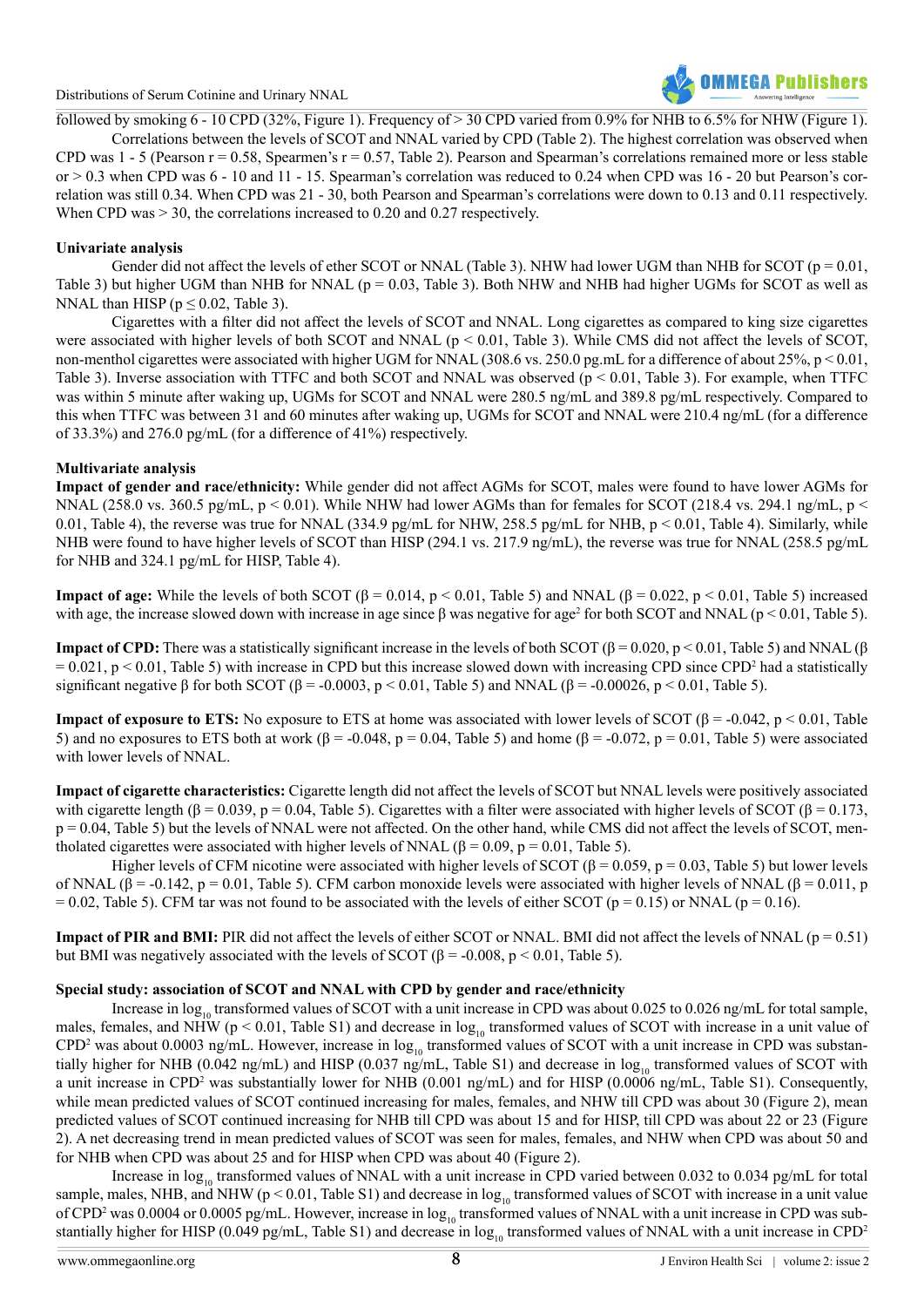

was also substantially higher for HISP (0.0006 ng/mL, Table S1). Consequently, while mean predicted values of NNAL continued increasing for total sample, males, females, and NHW till CPD was about 30 (Figure 3), mean predicted values of SCOT continued increasing for NHB till CPD was about 15 and for HISP, till CPD was about 25 (Figure 3). A net decreasing trend in mean predicted values of NNAL was seen for males, females, and NHW when CPD was about 50 and for NHB when CPD was about 25 and for HISP when CPD was about 50 (Figure 3).

#### **Special study: Model based association between SCOT and NNAL**

A model for the  $log_{10}$  transformed values of NNAL as the dependent variable and  $log_{10}$  transformed values of SCT, urine creatinine and CPD as independent variables was fitted (R<sup>2</sup> = 41.5%, βurine creatinine = 0.002512 (SE = 0.00009), βCPD = 0.00876  $(SE = 0.0008)$ ,  $\beta \log_{10}(SCOT) = 0.6714$  (SE = 0.0274)). Model fit was reasonably good with some relatively large variability in residual towards the high values of values of log<sub>10</sub> (SCOT). The model fit is presented in Figure 4. For each unit change in log<sub>10</sub> (SCOT), there was a 0.6714 ng/mL change in  $log_{10}$  (NNAL).



Figure 4. Predicted values of  $log_{10}$  (NNAL) with  $log_{10}$  (SCOT).

#### **Discussion**

#### **Variability in the levels of SCOT and NNAL with CPD**

Rostron (2013) reported differences in the patterns by race/ethnicity with which NNAL and SCOT levels vary with CPD. Similar results were observed in this study (Figure 2 and 3) for both SCOT and NNAL. Rostron (2013) reported NNAL levels to continue increasing up to 15 CPD and then level off for NHB but continued increase after 15 CPD for NHW. Irrespective of race/ ethnicity, SCOT levels were reported to level off after CPD was 15 (Rostron, 2013). For this study, leveling off of SCOT levels was not reached till CPD was 30 for NHW, 15 for NHB, and about 22 or 23 for HISP. Differences in statistical methodology used by Rostron (2013) and this study may be the reason. However, in this study, SCOT levels were found to decrease after CPD was about 50 for NHW, 25 for NHB, and 45 for HISP. Similar decreases were observed for NNAL when CPD was about 60 for NHW, 35 for NHB, and 50 for HISP. There is a certain possibility that relatively small sample sizes ( $N = 69$ ) when CPD was above 30, in particular for NHB (N = 5) and HISP (N = 8) may have been responsible for this observed inverse association between CPD and SCOT as well as NNAL. However, for NHW, sample size  $(N = 82)$  when CPD > 30 was quite healthy and inverse association between CPD and SCOT as well as NNAL was still observed (Figure 2 and 3). Consequently, an explanation other than small sample size should be sought for the inverse association between CPD and SCOT as well as NNAL. While this is a speculation, is it possible that CPD beyond a certain level may accelerate excretion of both SCOT and NNAL? More work is needed in this area.

Since, percent menthol cigarette smokers were substantially higher among NHB (68.3%) as compared to NHW (22.3%) and HISP (30.7%), the possibility that cigarette mentholation may affect association of SCOT and NNAL with CPD was considered in a side study. Association between CPD and SCOT for NHB menthol cigarette smokers is shown in Figure S1 and between CPD and NNAL in Figure S2. While it is not quite clear, SCOT concentrations leveled off when CPD was about 35 (Figure S1) but this leveling off of the concentrations for NNAL was not observed (Figure S2). Thus, the possibility that CMS may affect the association between SCOT and NNAL with CPD cannot be ruled out but more work, probably based in a laboratory is needed in this area.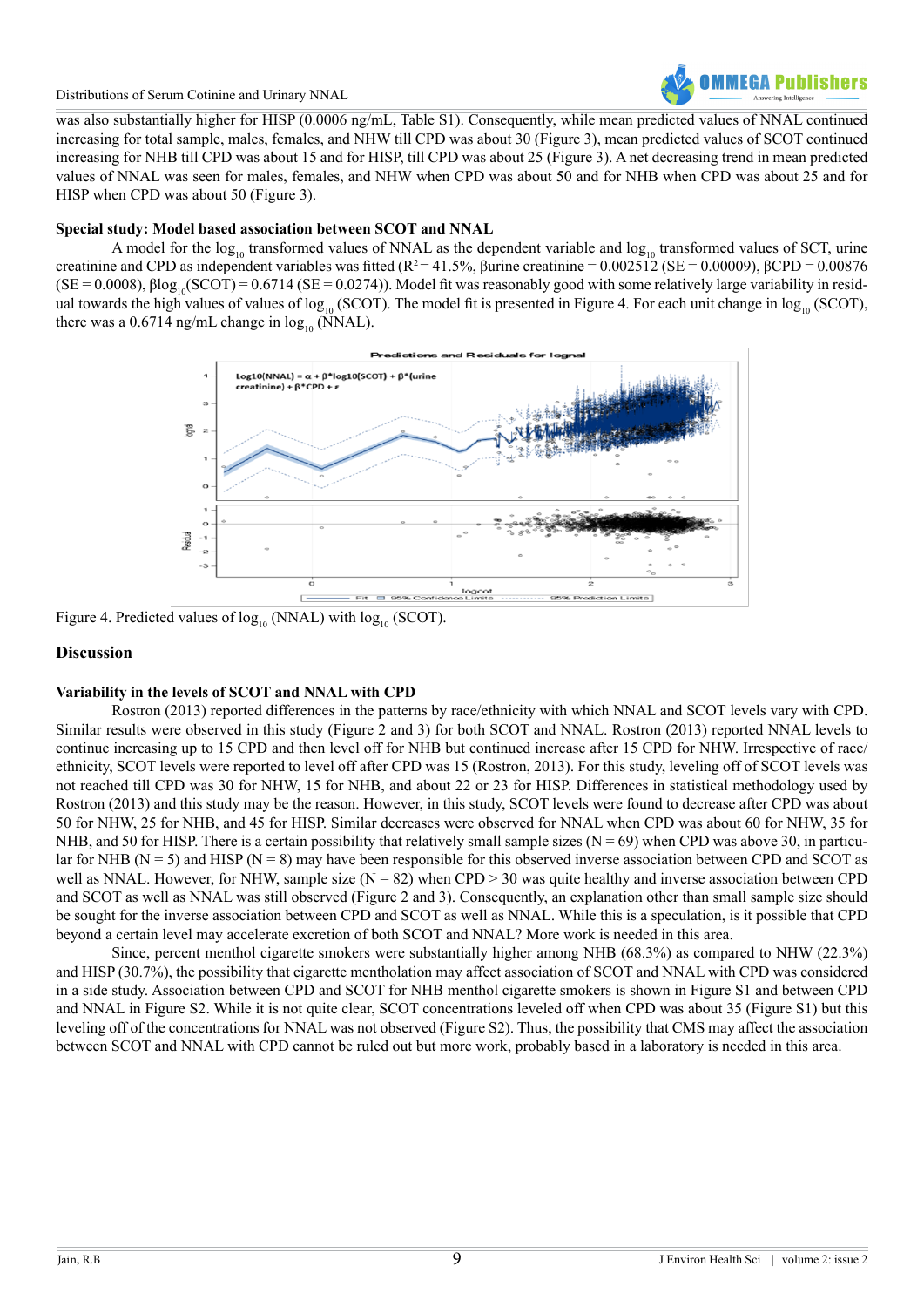



**Figure S1:** Number of mentholated cigarettes smoked per day by mean predicted values of serum cotininein ng/mL for non-Hispanic blacks.



**Figure S2:** Number of mentholated cigarettes smoked per day by mean predicted values of urinary NNAL in ng/mL for non-Hispanic blacks.

Association of CPD with SCOT and NNAL when adjusted for the effect of all other factors including gender and race/ethnicity (Figure S3) had leveling off the levels of SCOT when CPD was about 30 and for NNAL, when CPD was about 35. However, in both cases, the direction of association between CPD was revered when CPD was about 50 for SCOT and about 60 for NNAL. Once again small sample sizes at higher levels of CPD may have a role to play.



**Figure S3:** Adjusted Serum cotinine and NNAL levels by the number of cigarettes smoked per day.

### **Impact of gender and race/ethnicity**

Based on the analysis of NHANES 1999 - 2002 data, Gan et al. (2008) reported males to have higher AGMs for SCOT than females ( $p = 0.03$ ) but Jain (2014) who used NHANES data for 1999 - 2010, did not find any statistically significant differences in AGMs between males and females. In this study also, males were not found to have statistically significant different AGMs for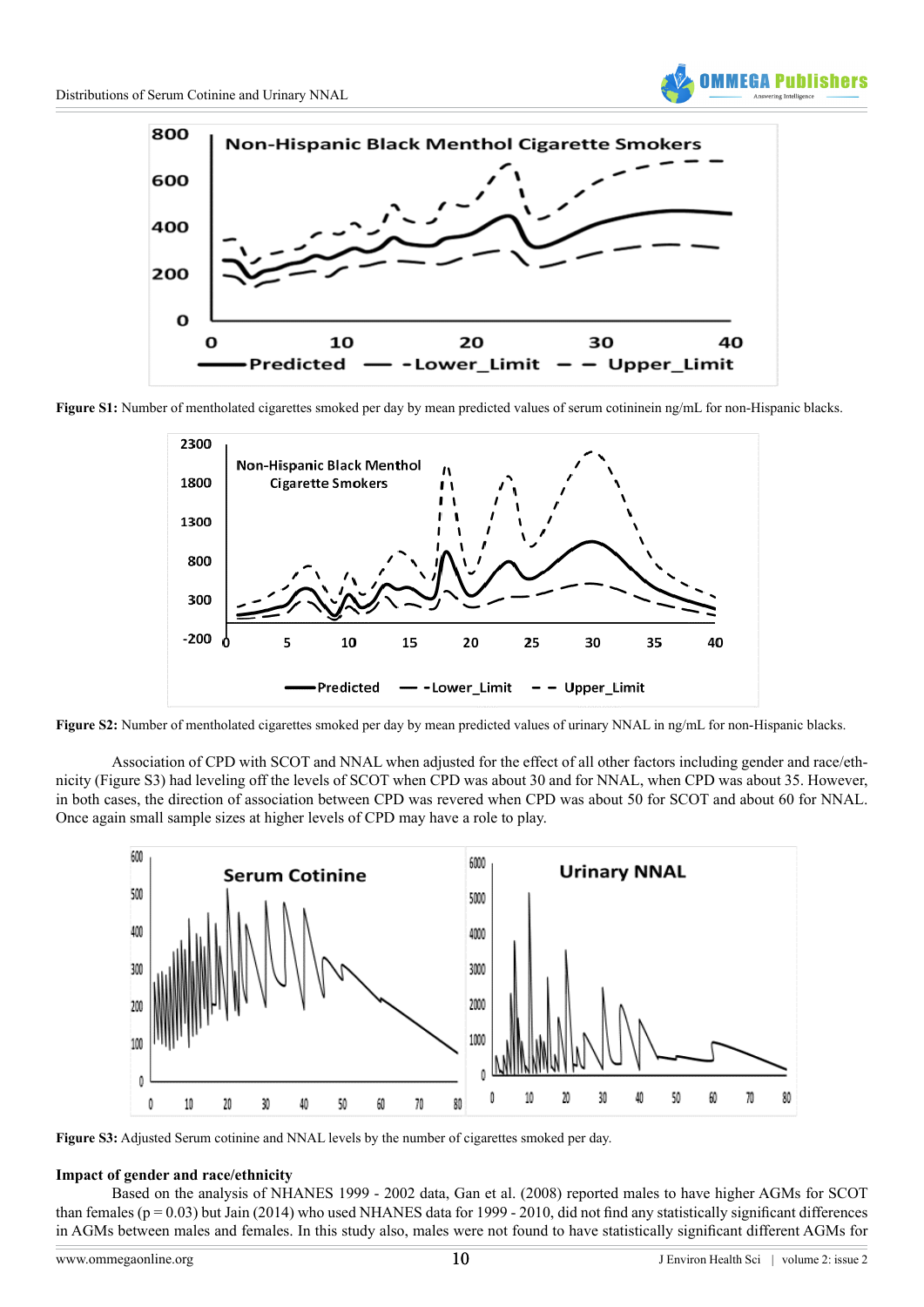

SCOT. Females having higher AGMs for NNAL than males has previously been reported by Xia et al. (2011), Czoli et al. (2015), and Jain (2015a) and the same was observed in this study. On the other hand, Branstetter et al. (2013) did not find the observed gender differences for NNAL among adult smokers.

NHW having lower AGMs for SCOT when compared with NHB has previously been reported by Jain (2014) and Rostron (2013) among others and NHW having higher AGMs for NNAL than NHB has been reported by Jain (2015a) and Rostron (2013) and the same was observed in this study. This reversal in the direction of differences between NHW and NHB has been attributed to differences in how NHW and NHB excrete SCOT and NNAL respectively.

#### **Impact of age**

The net effect of a positive slope for linear term and a negative slope for a quadratic term should be carefully considered. The net effect may be positive and negative depending upon the magnitudes of respective slopes. In the present case, the magnitude of negative slope for quadratic term was so small, for example, 0.0222 for the linear term and 0.0002 for the quadratic term for NNAL (Table 4), that the net effect remained an increase in the levels of both SCOT and NNAL for a unit increase in age. However, at a certain age, the net increase in SCOT and/or NNAL levels may be smaller than for the age prior to that. For example, for SCOT, the net increase in  $log_{10}$  transformed values of SCOT at the ages of 30, 40, and 50 years was 0.298, 0.340, and 0.352 ng/mL respectively for one unit increase in age but then, at the ages of 55, 60, and 70, this net increase was found to be 0.348, 0.335, 0.291 ng/mL respectively. Similarly, for NNAL, the net increase in  $log_{10}$  transformed values of SCOT at the ages of 30, 40, 50, and 55 years was 0.486, 0.567, 0.609, and 0.615 pg/mL respectively for one unit increase in age but then, at the ages of 60 and 70, this net increase was found to be 0.611 and 0.572 pg/mL respectively. Xia et al. (2011) did not find a statistical significant association between age and NNAL levels which may be because Xia et al. (2011) used data for all those aged  $\geq 12$  years while this study used data for all those aged  $\geq 20$  years.

#### **Impact of TTFC**

It was no surprise that TTFC was found to be inversely associated with adjusted levels of both SCOT and NNAL since similar results have also been reported by Branstetter et al. (2013, 2014).

#### **Impact of CFM nicotine and tar**

Positive association between CFM nicotine and adjusted levels of SCOT observed here was similar to what was reported by Jain (2014). While Xia et al. (2011) did report a positive association between SCOT and adjusted levels of NNAL among smokers, this is the first time, as far as it can be determined, that association between CFM nicotine and adjusted levels of NNAL has been investigated and it was found to be positive as could be expected. The finding that CFM tar levels did not affect the levels of SCOT and NNAL should not be surprising because NNAL levels were not found to differ among users of light and regular cigarettes (Bernert et al., 2005) and similar results were reported by Hecht et al. (2005). This may be because of differences in smoking behavior like taking long, deep, and/or frequent puffs may make exposure to tar from light cigarettes as high as from a regular cigarette ([http://www.cancer.gov/about-cancer/causes-prevention/risk/tobacco/light-cigarettes-fact-sheet\)](http://www.cancer.gov/about-cancer/causes-prevention/risk/tobacco/light-cigarettes-fact-sheet). However, Jain (2014), who used NHANES data from 1999 - 2010 did report higher levels of CFM tar associated with higher adjusted levels of SCOT. It is not known why the results of this study became discordant with the results reported by Jain (2014). Probably, a much larger dataset used by Jain (2014) may be the reason since large sample sizes may render even small differences statistically significantly.

#### **Impact of exposure to ETS**

Usually, impact of exposure to ETS is investigated among nonsmokers and not among smokers but Jain (2014) did evaluate the impact of exposure to ETS at home and work on the adjusted levels of SCOT among daily cigarette smokers. This study used a subset of the data used by Jain (2014) and re-confirmed the positive association between exposures to ETS at home with SCOT but no association due to exposure to ETS at work was reported. On the other hand, a positive association between exposure to ETS at home as well as at work was observed with adjusted levels of NNAL. Branstetter et al. (2013) also reported a positive association between exposure to ETS at home and adjusted levels of NNAL among adult smokers.

#### **Impact of cigarette characteristics**

Jones et al. (2013) did not find adjusted levels of SCOT to be affected by CMS. This study as well as Jain (2014) found similar results. Xia et al (2011) did not find CMS to affect the levels of NNAL but Rostron et al. (2013) reported menthol cigarette smokers to have lower NNAL levels than non-menthol smokers. In accordance with what was reported by Rostron et al. (2013), smoking mentholated cigarettes was found to be associated with lower adjusted levels of NNAL.

CIGL, in general, was found to have a positive association with NNAL ( $p = 0.04$ ) which makes sense but this association was not found to be statistically significant ( $p = 0.19$ ) for SCOT which does not make sense. The later results are contrary to what was reported by Agaku et al. (2014) since SCOT levels among current adult smokers were reported to be higher among those who used long/ultra-long cigarettes than those who used regular/king size cigarettes. Differences in study design may be the reason for this. It is unknown but possible that, instead of using CIGL as an ordinal variable, if CIGL was used as a categorical variable, the results could have been different but having too many data cells could have negatively affected the stability of the model.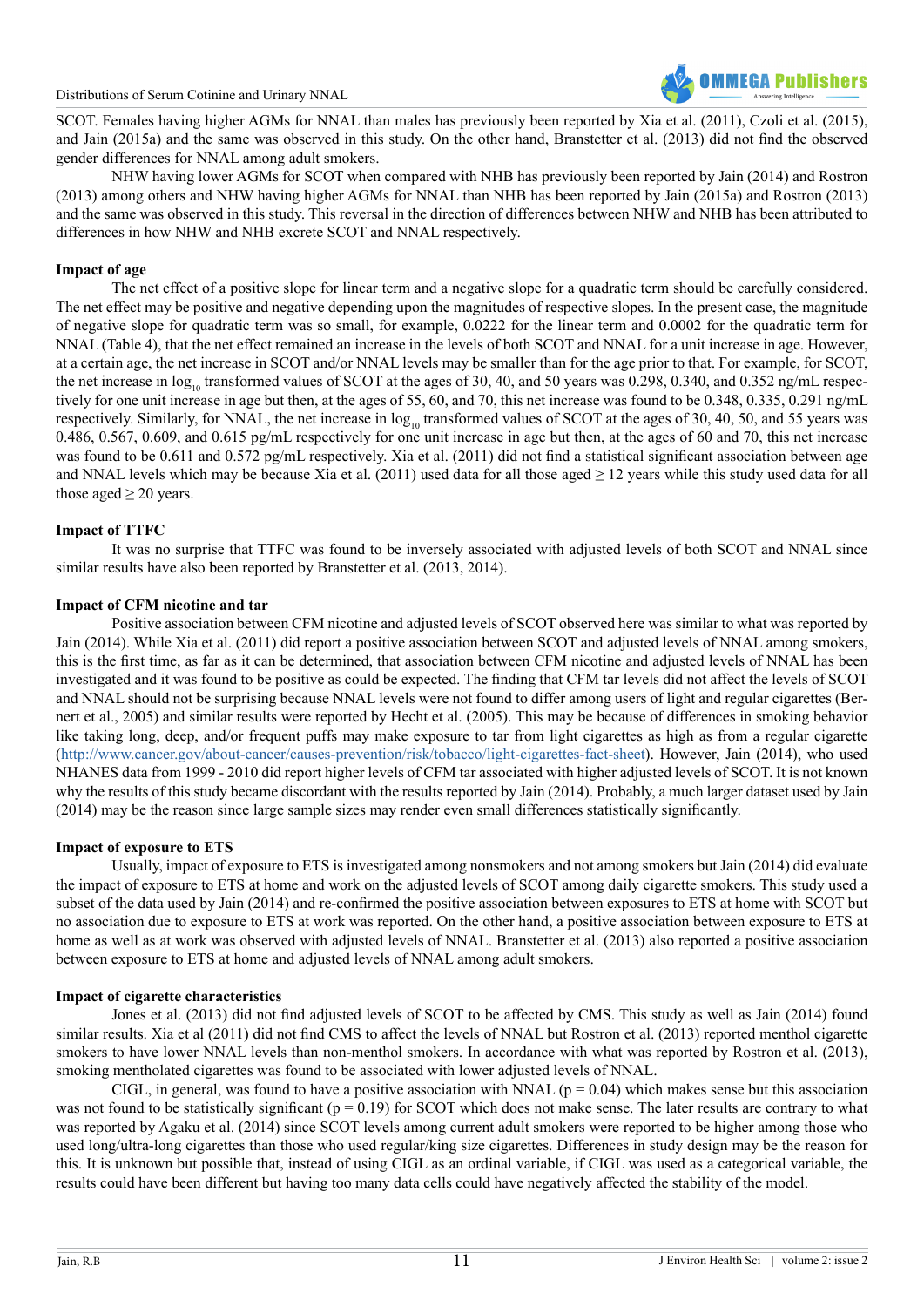

#### **Conclusion**

Use of filtered cigarettes was found to be associated with higher adjusted levels of SCOT ( $p = 0.04$ ) but CIGF did not affect the adjusted levels of NNAL. Vent blocking and other smoking related behavioral characteristics could explain this observation.

**Conflict of Interest:** Author declares that he has no financial or other conflicts that could have affected the conclusions arrived at in this communication. All data used in this research are available free of charge at www.cdc.gov/nchs/nhanes.htm.

#### **Reference**

1. [Agaku, I.T., Vardavas, C.I., Connolly, G.N. Cigarette rod length and its impact on serum cotinine and urinary total NNAL levels, NHANES](http://www.ncbi.nlm.nih.gov/pubmed/24057994) [2007-2010. \(2014\) Nicotine Tob Res 16\(1\): 100-107.](http://www.ncbi.nlm.nih.gov/pubmed/24057994) 

2. [Barr, D.B., Wilder, L.C., Caudill, S.P., et al. Urinary creatinine concentrations in the U.S. population: implications for urinary biologic monitor](http://www.ncbi.nlm.nih.gov/pubmed/15687057)[ing measurements. \(2005\) Environ Health Perspect 113\(2\): 192-200.](http://www.ncbi.nlm.nih.gov/pubmed/15687057) 

3. [Benowitz, N., Goniewicz, M.L., Eisner, M.D., et al. Urine cotinine underestimates exposure to the tobacco-derived lung carcinogen 4-\(methyl](http://www.ncbi.nlm.nih.gov/pubmed/20805316)[nitrosamino\)-1-\(3-pyridyl\)-1-butanone in passive compared with active smokers. \(2010\) Cancer Epidemiol Biomarkers Prev 19\(11\): 2795-2800](http://www.ncbi.nlm.nih.gov/pubmed/20805316) 4. [Benowitz, N.L., Dains, K.M., Dempsey, D., et al. Racial differences in the relationship between number of cigarettes smoked and nicotine and](http://www.ncbi.nlm.nih.gov/pubmed/21546441) [carcinogen exposure. \(2011\) Nicotine Tob Res 13\(9\): 772-783.](http://www.ncbi.nlm.nih.gov/pubmed/21546441)

5. [Bernert, J.T., Jain, R.B., Pirkle, J.L, et al. Urinary tobacco-specific nitrosamines and 4-aminobiphenyl hemoglobin adducts measured in smokers](http://www.ncbi.nlm.nih.gov/pubmed/16191744) [of either regular or light cigarettes. \(2005\) Nicotine Tob Res 7\(5\): 729-738.](http://www.ncbi.nlm.nih.gov/pubmed/16191744)

6. [Bernert, J.T., Pirkle, J.L., Xia, Y., et al. Urine concentrations of a tobacco-specific nitrosamine carcinogen in the U.S. population from second](http://www.ncbi.nlm.nih.gov/pubmed/20833972)[hand smoke exposure. \(2010\) Cancer Epidemiol Biomarkers Prev 19\(11\): 2969-2977.](http://www.ncbi.nlm.nih.gov/pubmed/20833972)

7. [Branstetter, S.A., Muscat, J.E. Time to first cigarette and 4-\(methylnitrosamino\)-1-\(3-pyridyl\)-1-butanol \(NNAL\) levels in adult smokers; Na](http://www.ncbi.nlm.nih.gov/pubmed/23542804)[tional Health and Nutrition Examination Survey \(NHANES\), 2007-2010. \(2013\) Cancer Epidemiol Biomarkers Prev 22\(4\): 615-622.](http://www.ncbi.nlm.nih.gov/pubmed/23542804) 

8. [Branstetter, S.A., Mercincavage, M., Muscat, J.E. Time to first cigarette predicts 4-\(methylnitrosamino\)-1-\(3-pyridyl\)-1-butanol \(NNAL\) in ad](http://www.ncbi.nlm.nih.gov/pubmed/24521204)[olescent regular and intermittent smokers, National Health and Nutrition and Examination Survey \(NHANES\) 2007-10. \(2014\) Addiction 109\(6\):](http://www.ncbi.nlm.nih.gov/pubmed/24521204) [1005-1012.](http://www.ncbi.nlm.nih.gov/pubmed/24521204)

9. [Chen, J., Kettermann, A., Rostron, B.L., et al. Biomarkers of exposure among U.S. cigar smokers: an analysis of 1999-2012 National Health](http://www.ncbi.nlm.nih.gov/pubmed/25380733) [and Nutrition Examination Survey \(NHANES\) data. \(2014\) Cancer Epidemiol Biomarkers Prev 23\(12\): 2906-2915.](http://www.ncbi.nlm.nih.gov/pubmed/25380733)

10. [Czoli, C.D., Hammond, D. TSNA Exposure: Levels of NNAL among Canadian Tobacco Users. \(2015\) Nicotine Tob Res 17\(7\): 825-830.](http://www.ncbi.nlm.nih.gov/pubmed/25481919)

11. [Derby, K.S., Cuthrell, K., Caberto, C., et al. Exposure to the carcinogen 4-\(methylnitrosamino\)-1-\(3-pyridyl\)-1-butanone \(NNK\) in smokers](http://www.ncbi.nlm.nih.gov/pubmed/19598261) [from 3 populations with different risks of lung cancer. \(2009\) Int J Cancer 125\(10\): 2418-2424.](http://www.ncbi.nlm.nih.gov/pubmed/19598261) 

12. [Florek, E., Piekoszewski, W., Basior, A., et al. Effect of maternal tobacco smoking or exposure to second-hand smoke on the levels of 4-\(meth](http://www.ncbi.nlm.nih.gov/pubmed/21893699)[ylnitrosamino\)-1-\(3-pyridyl\)-1-butanol \(NNAL\) in urine of mother and the first urine of newborn. \(2011\) J Physiol Pharmacol 62\(3\): 377-383.](http://www.ncbi.nlm.nih.gov/pubmed/21893699)

13. [Gan, W.Q., Cohen, S.B., Man, S.F., et al. Sex-related differences in serum cotinine concentrations in daily cigarette smokers. \(2008\) Nicotine](http://www.ncbi.nlm.nih.gov/pubmed/18686176) [Tob Res 10\(8\): 1293-1300.](http://www.ncbi.nlm.nih.gov/pubmed/18686176) 

14. [Hecht, S.S., Murphy, S.E., Carmella, S.G., et al. Similar uptake of lung carcinogens by smokers of regular, light, and ultra light cigarettes.](http://www.ncbi.nlm.nih.gov/pubmed/15767351) [\(2005\) Cancer Epidemiol Biomarkers Prev 14 \(3\): 693-698.](http://www.ncbi.nlm.nih.gov/pubmed/15767351)

15. [Hecht, S.S., Carmella, S.G., Murphy, S.E., et al. similar exposure to a tobacco-specific carcinogen in smokeless tobacco users and cigarette](http://www.ncbi.nlm.nih.gov/pubmed/17684130) [smokers. \(2007\) Cancer Epidemiol Biomarkers Prev 16\(8\): 1567-1572.](http://www.ncbi.nlm.nih.gov/pubmed/17684130)

16. [Heck, J.D. Smokers of menthol and non menthol cigarettes exhibit similar levels of biomarkers of smoke exposure. \(2009\) Cancer Epidemiol](http://www.ncbi.nlm.nih.gov/pubmed/19190153) [Biomarkers Prev 18\(2\): 622-629.](http://www.ncbi.nlm.nih.gov/pubmed/19190153) 

17. [Hertsgaard, L.A., Hanson, K., Hecht, S.S., et al. Exposure to a tobacco-specific lung carcinogen in adolescent versus adult smokers. \(2008\)](http://www.ncbi.nlm.nih.gov/pubmed/19064548) [Cancer Epidemiol Biomarkers Prev 17\(12\): 3337-3343.](http://www.ncbi.nlm.nih.gov/pubmed/19064548) 

18. [Jain, R.B. Trends in serum cotinine concentrations among daily cigarette smokers: data from NHANES 1999-2010. \(2014\) Sci Total Environ](http://www.ncbi.nlm.nih.gov/pubmed/24291557) [472: 72-77.](http://www.ncbi.nlm.nih.gov/pubmed/24291557)

19. [Jain, R.B. Serum cotinine and urinary 4-\(methylnitrosamino\)-1-\(3-pyridyl\)-1-butanonol levels among non-Hispanic Asian American smokers](http://europepmc.org/abstract/med/25462301) [and nonsmokers as compared to other race/ethnicities: data from NHANES 2011-2012. \(2015a\) Chemosphere 120: 584-591.](http://europepmc.org/abstract/med/25462301)

20. [Jain, R.B. Exposure to second hand smoke at home and works among nonsmokers. \(2015b\) Chemosphere 135: 225-232.](http://www.ncbi.nlm.nih.gov/pubmed/25965001)

21. [Jain, R.B. Trends in exposure to second hand smoke at home among children and nonsmoker adolescents. \(2016\) Sci Total Environ 542: 144-](http://www.ncbi.nlm.nih.gov/pubmed/26519575) [152.](http://www.ncbi.nlm.nih.gov/pubmed/26519575)

22. [Jones, M.R., Apelberg, B.J., Tellez-Plaza, M., et al. Menthol cigarettes, race/ethnicity, and biomarkers of tobacco use in U.S. adults: the 1999-](http://www.ncbi.nlm.nih.gov/pubmed/23250935) [2010 National Health and Nutrition Examination Survey \(NHANES\). \(2013\) Cancer Epidemiol Biomarkers Prev 22\(2\): 224-232.](http://www.ncbi.nlm.nih.gov/pubmed/23250935)

23. [Joseph, A.M., Hecht, S.S., Murphy, S.E., et al. Relationships between cigarette consumption and biomarkers of tobacco toxin exposure. \(2005\)](http://www.ncbi.nlm.nih.gov/pubmed/16365017) [Cancer Epidemiol Biomarkers Prev 14\(12\): 2963-2968.](http://www.ncbi.nlm.nih.gov/pubmed/16365017)

24. [Khariwala, S.S., Scheuermann, T.S., Berg, C.J., et al. Cotinine and tobacco-specific carcinogen exposure among nondaily smokers in a multi](http://www.ncbi.nlm.nih.gov/pubmed/24297808)[ethnic sample. \(2014\) Nicotine Tob Res 16\(5\): 600-605.](http://www.ncbi.nlm.nih.gov/pubmed/24297808)

25. [Muscat, J.E., Djordjevic, M.V., Colosimo, S., et al. Racial differences in exposure and glucuronidation of the tobacco-specific carcinogen](http://www.ncbi.nlm.nih.gov/pubmed/15726545) [4-\(methylnitrosamino\)-1-\(3-pyridyl\)-1-butanone \(NNK\). \(2005\) Cancer 103\(7\): 1420-1426.](http://www.ncbi.nlm.nih.gov/pubmed/15726545)

26. [Muscat, J.E., Chen, G., Knipe, A., et al. Effects of menthol on tobacco smoke exposure, nicotine dependence, and NNAL glucuronidation.](http://www.ncbi.nlm.nih.gov/pubmed/19124478) [\(2009\) Cancer Epidemiol Biomarkers Prev 18\(1\): 35-41.](http://www.ncbi.nlm.nih.gov/pubmed/19124478) 

27. [O'Brien, K.M., Upson, K., Cook, N.R., et al. Environmental chemicals in urine and blood: improving methods for creatinine and lipid adjust](http://ehp.niehs.nih.gov/1509693/)[ment. \(2016\) Environ Health Perspect 124\(2\): 220-227.](http://ehp.niehs.nih.gov/1509693/) 

28. [Richie, J.P.Jr., Carmella, S.G., Muscat, J.E., et al. Differences in the urinary metabolites of the tobacco-specific lung carcinogen 4-\(methylni](http://www.ncbi.nlm.nih.gov/pubmed/9332760)[trosamino\)-1-\(3-pyridyl\)-1-butanone in black and white smokers. \(1997\) Cancer Epidemiol Biomarkers Prev 6\(10\): 783-790.](http://www.ncbi.nlm.nih.gov/pubmed/9332760)